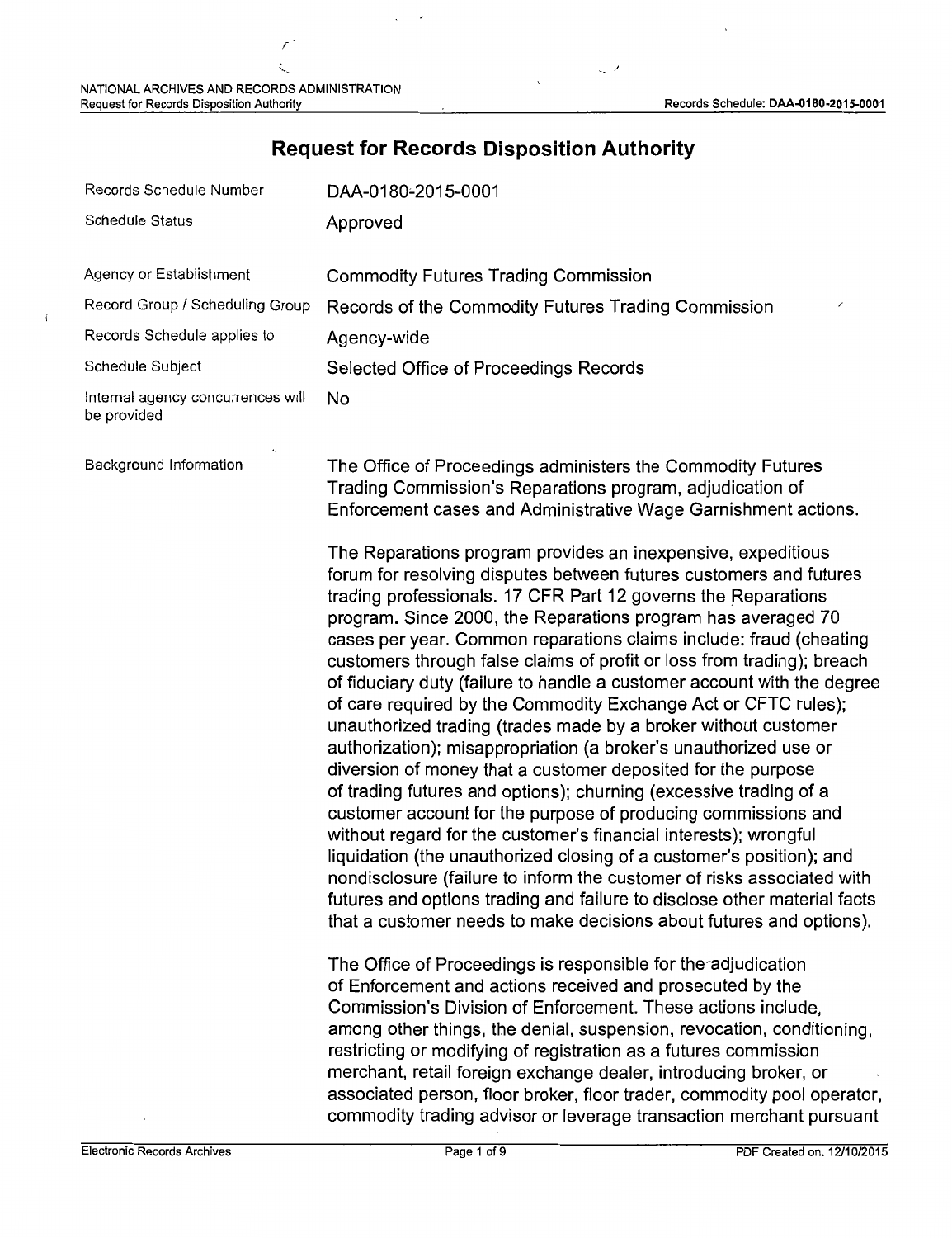$\ddot{\phantom{0}}$ 

to the Commodity Exchange Act, 7 U.S.C. 8, sections 6(c), 8a(2), 8a(3), 8a(4), and 8a(11).

The Office of Proceedings administers the Administrative Wage Garnishment actions pursuant to 17 CFR Part 143.10. These proceedings are initiated when an individual owes the United States a delinquent non-tax debt arising from activities under the Commission's jurisdiction. The Commission or another federal agency collecting the debt on behalf of the Commission, may initiate administrative proceedings to garnish the disposable income of the delinquent debtor in accordance with the requirements of and the procedures set forth in 31 CFR Part 285.11. The debtor may file a hearing request and the Presiding Official in the Office of Proceedings will conduct a hearing if necessary and issues a written decision within 60 days of the Commission's receipt of the request.

#### Item Count

| Number of Total Disposition   Number of Permanent | l Disposition Items | Number of Temporary | Number of Withdrawn |
|---------------------------------------------------|---------------------|---------------------|---------------------|
| l Items                                           |                     | l Disposition Items | Disposition Items   |
| 15                                                |                     |                     |                     |

GAO Approval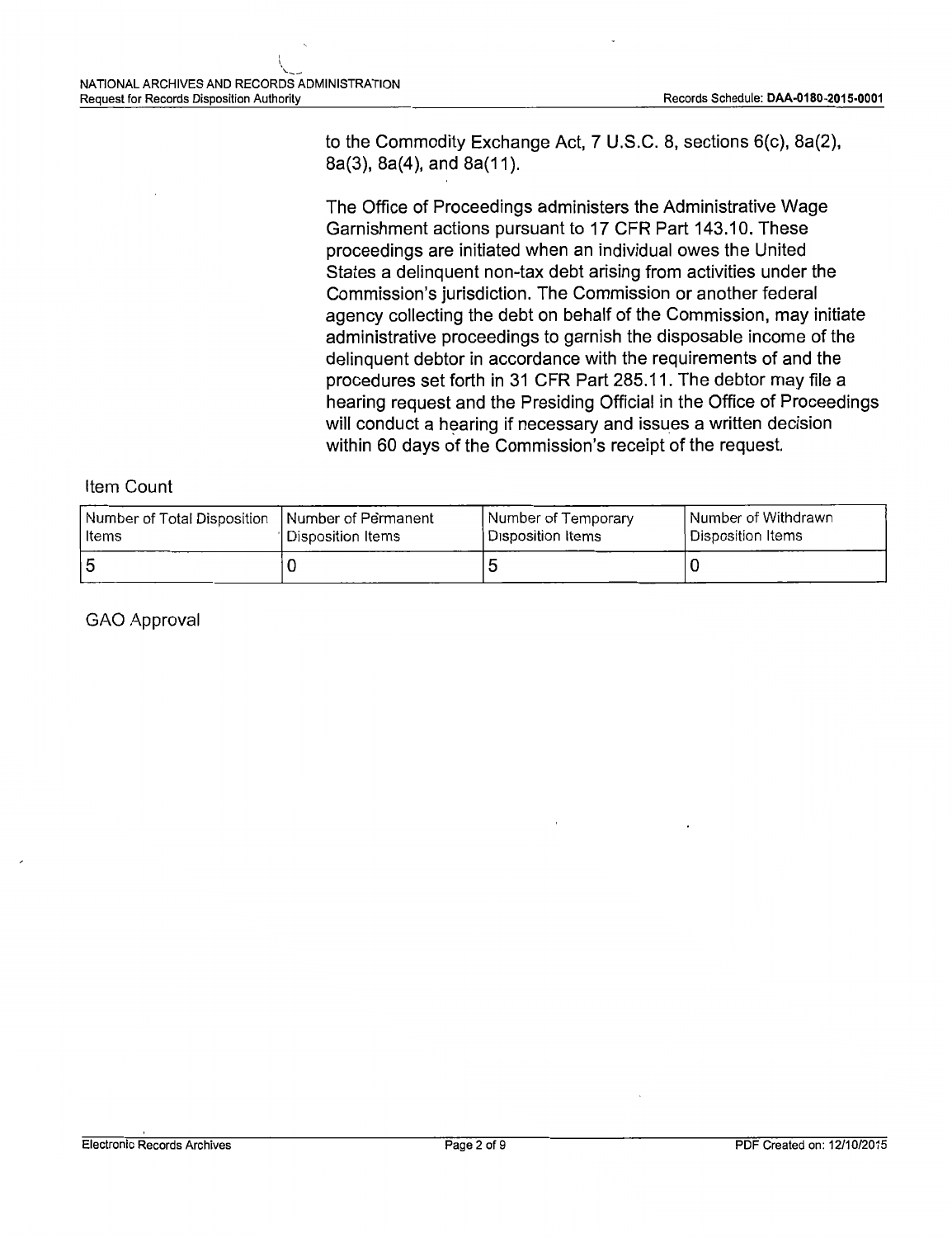## Outline of Records Schedule Items for DAA-0180-2015-0001

| Sequence Number |                                                                                                     |
|-----------------|-----------------------------------------------------------------------------------------------------|
|                 | <b>Reparations Program Inquiry Files</b><br>Disposition Authority Number: DAA-0180-2015-0001-0001   |
|                 | <b>Reparations Complaint Files</b><br>Disposition Authority Number: DAA-0180-2015-0001-0002         |
| 3               | Docket File Tracking Systems<br>Disposition Authority Number: DAA-0180-2015-0001-0003               |
| 4               | Administrative Wage Garnishment Case Files<br>Disposition Authority Number: DAA-0180-2015-0001-0004 |
| 5               | <b>Presiding Official Working Files</b><br>Disposition Authority Number: DAA-0180-2015-0001-0005    |

 $\overline{\phantom{a}}$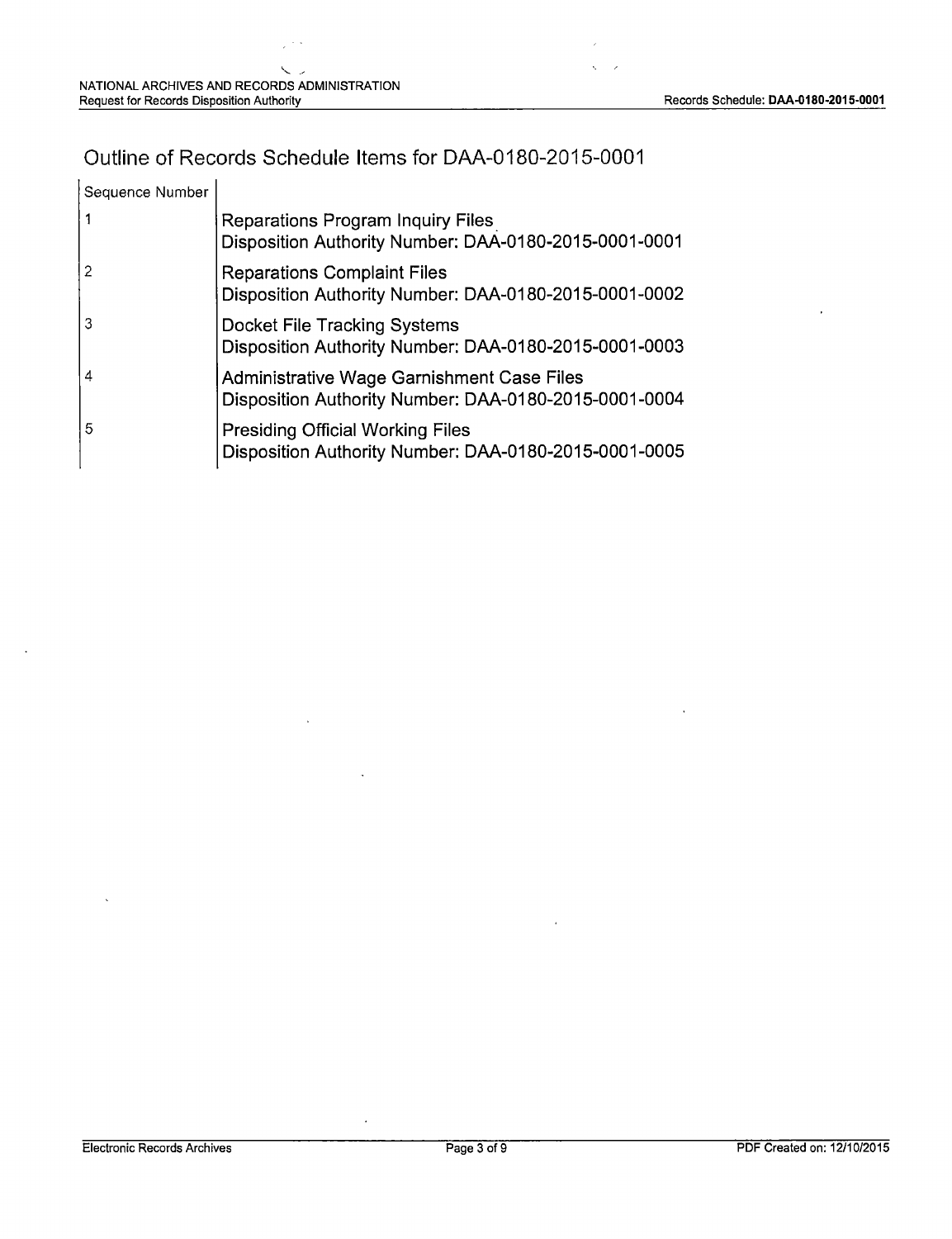## Records Schedule Items

| Sequence Number |                                                                                                                                                                                                                                                                                                                                                  |                                                                          |                                                                                                |  |
|-----------------|--------------------------------------------------------------------------------------------------------------------------------------------------------------------------------------------------------------------------------------------------------------------------------------------------------------------------------------------------|--------------------------------------------------------------------------|------------------------------------------------------------------------------------------------|--|
| 1               | <b>Reparations Program Inquiry Files</b>                                                                                                                                                                                                                                                                                                         |                                                                          |                                                                                                |  |
|                 | Disposition Authority Number                                                                                                                                                                                                                                                                                                                     |                                                                          | DAA-0180-2015-0001-0001                                                                        |  |
|                 | Records document inquiries received and response about the Reparations<br>program. Records include but are not limited to responses to letters requesting<br>information on the Reparations program; the short form recording reparations<br>complaint information; and correspondence regarding complaints received against<br>non-registrants. |                                                                          |                                                                                                |  |
|                 | <b>Final Disposition</b>                                                                                                                                                                                                                                                                                                                         | Temporary                                                                |                                                                                                |  |
|                 | Item Status                                                                                                                                                                                                                                                                                                                                      | Active                                                                   |                                                                                                |  |
|                 | Is this item media neutral?                                                                                                                                                                                                                                                                                                                      | Yes                                                                      |                                                                                                |  |
|                 | Do any of the records covered<br>by this item currently exist in<br>electronic format(s) other than e-<br>mail and word processing?                                                                                                                                                                                                              | No                                                                       |                                                                                                |  |
|                 | Manual Citation                                                                                                                                                                                                                                                                                                                                  |                                                                          | Manual Title                                                                                   |  |
|                 | Record Code 425                                                                                                                                                                                                                                                                                                                                  |                                                                          | Reparations Program Inquiry Files                                                              |  |
|                 | GRS or Superseded Authority<br>Citation                                                                                                                                                                                                                                                                                                          |                                                                          | N1-180-00-1 Item 405 (partial)                                                                 |  |
|                 | Disposition Instruction                                                                                                                                                                                                                                                                                                                          |                                                                          |                                                                                                |  |
|                 | Cutoff Instruction                                                                                                                                                                                                                                                                                                                               |                                                                          | Close file after 1 year. Cut off files at the end of the<br>FY in which the files were closed. |  |
|                 | Retention Period                                                                                                                                                                                                                                                                                                                                 | Destroy 3 year(s) after end of the FY in which the<br>files were closed. |                                                                                                |  |
|                 | <b>Additional Information</b>                                                                                                                                                                                                                                                                                                                    |                                                                          |                                                                                                |  |
|                 | <b>GAO Approval</b>                                                                                                                                                                                                                                                                                                                              | Not Required                                                             |                                                                                                |  |
| 2               | <b>Reparations Complaint Files</b>                                                                                                                                                                                                                                                                                                               |                                                                          |                                                                                                |  |
|                 | Disposition Authority Number                                                                                                                                                                                                                                                                                                                     |                                                                          | DAA-0180-2015-0001-0002                                                                        |  |
|                 | Original case files of Reparations cases closed in the Complaint section. Records<br>include complaints that are not within Reparations program jurisdiction, deficient<br>complaints in which complainants did not correct the deficiencies, and complaints<br>settled or terminated in the Complaint section.                                  |                                                                          |                                                                                                |  |
|                 | Final Disposition                                                                                                                                                                                                                                                                                                                                | Temporary                                                                |                                                                                                |  |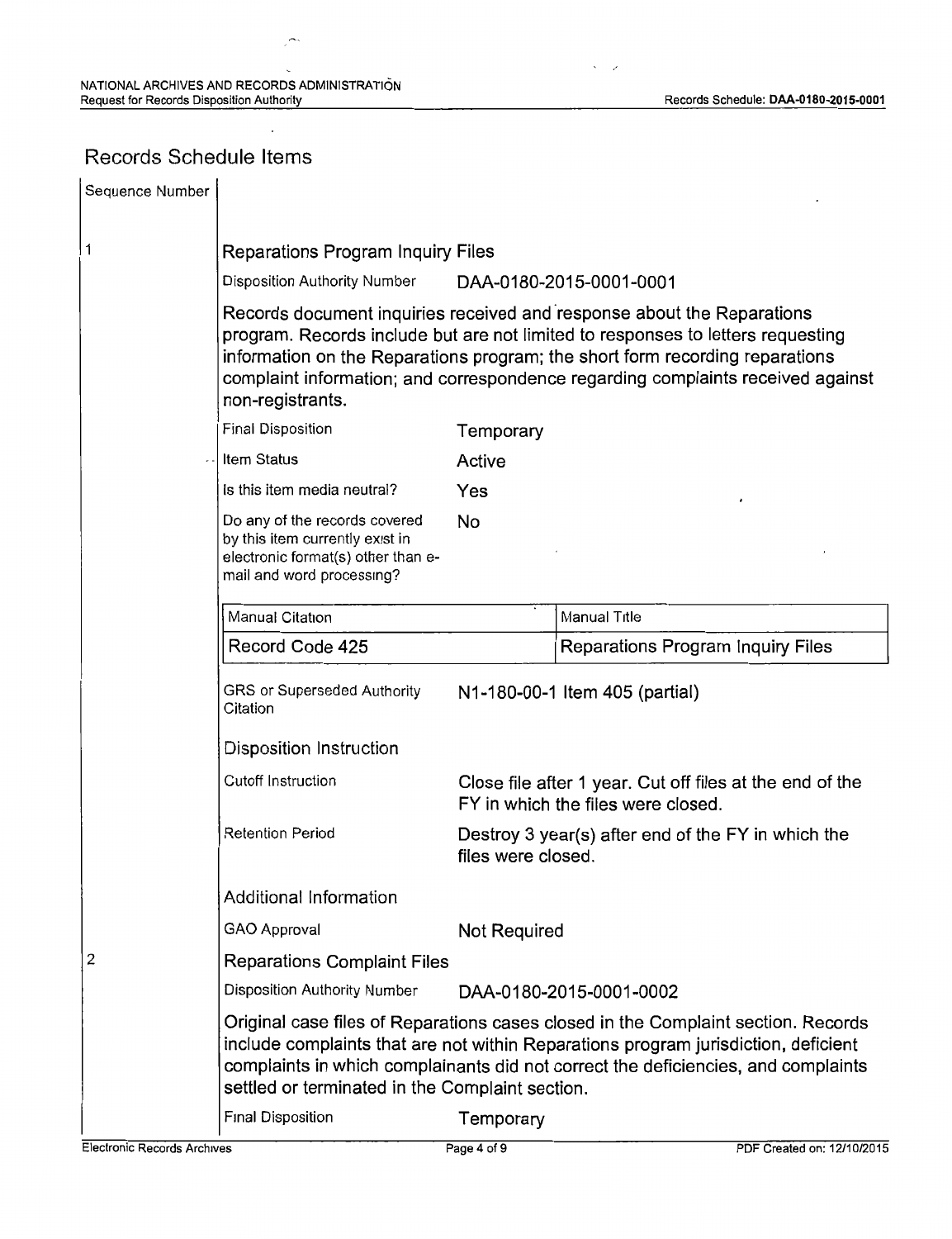$\ddot{\phantom{a}}$  $\sim$ 

| Item Status                                                                                                                         | Active                                                                                                |                                                                                                                                                                                                                                                                                                                           |  |
|-------------------------------------------------------------------------------------------------------------------------------------|-------------------------------------------------------------------------------------------------------|---------------------------------------------------------------------------------------------------------------------------------------------------------------------------------------------------------------------------------------------------------------------------------------------------------------------------|--|
| Is this item media neutral?                                                                                                         | Yes                                                                                                   |                                                                                                                                                                                                                                                                                                                           |  |
| Do any of the records covered<br>by this item currently exist in<br>electronic format(s) other than e-<br>mail and word processing? | No                                                                                                    |                                                                                                                                                                                                                                                                                                                           |  |
| <b>Manual Citation</b>                                                                                                              |                                                                                                       | Manual Title                                                                                                                                                                                                                                                                                                              |  |
| Record Code 426                                                                                                                     |                                                                                                       | <b>Reparations Complaint Files</b>                                                                                                                                                                                                                                                                                        |  |
| GRS or Superseded Authority<br>Citation                                                                                             | N1-180-00-1 Item 409                                                                                  |                                                                                                                                                                                                                                                                                                                           |  |
| Disposition Instruction                                                                                                             |                                                                                                       |                                                                                                                                                                                                                                                                                                                           |  |
| Cutoff Instruction                                                                                                                  | Close file when case is closed. Cut off files at the end<br>of the FY in which the files were closed. |                                                                                                                                                                                                                                                                                                                           |  |
| Transfer to Inactive Storage                                                                                                        | If desired, transfer to offsite storage 3 years after<br>cutoff.                                      |                                                                                                                                                                                                                                                                                                                           |  |
| <b>Retention Period</b>                                                                                                             | Destroy 15 year(s) after the end of the FY in which<br>the files were closed.                         |                                                                                                                                                                                                                                                                                                                           |  |
| Additional Information                                                                                                              |                                                                                                       |                                                                                                                                                                                                                                                                                                                           |  |
| GAO Approval                                                                                                                        | <b>Not Required</b>                                                                                   |                                                                                                                                                                                                                                                                                                                           |  |
| Docket File Tracking Systems                                                                                                        |                                                                                                       |                                                                                                                                                                                                                                                                                                                           |  |
| <b>Disposition Authority Number</b>                                                                                                 |                                                                                                       | DAA-0180-2015-0001-0003                                                                                                                                                                                                                                                                                                   |  |
| beyond, summary information maintained in Practice Manager.                                                                         |                                                                                                       | Records consist of many different docket file tracking systems that have been<br>used over the years in the Office of Proceedings, including but not limited to the<br>Administrative Enforcement Case Tracking System (AECTS), the Reparations<br>Case Tracking System (RepCase), CFTC Docs II, and starting in FY10 and |  |
| Final Disposition                                                                                                                   | Temporary                                                                                             |                                                                                                                                                                                                                                                                                                                           |  |
| Item Status                                                                                                                         | Active                                                                                                |                                                                                                                                                                                                                                                                                                                           |  |
| Is this item media neutral?                                                                                                         | Yes                                                                                                   |                                                                                                                                                                                                                                                                                                                           |  |
| Do any of the records covered<br>by this item currently exist in<br>electronic format(s) other than e-<br>mail and word processing? | Yes                                                                                                   |                                                                                                                                                                                                                                                                                                                           |  |
| Do any of the records covered<br>by this item exist as structured<br>electronic data?                                               | Yes                                                                                                   |                                                                                                                                                                                                                                                                                                                           |  |

 $\ddot{\phantom{a}}$ 

3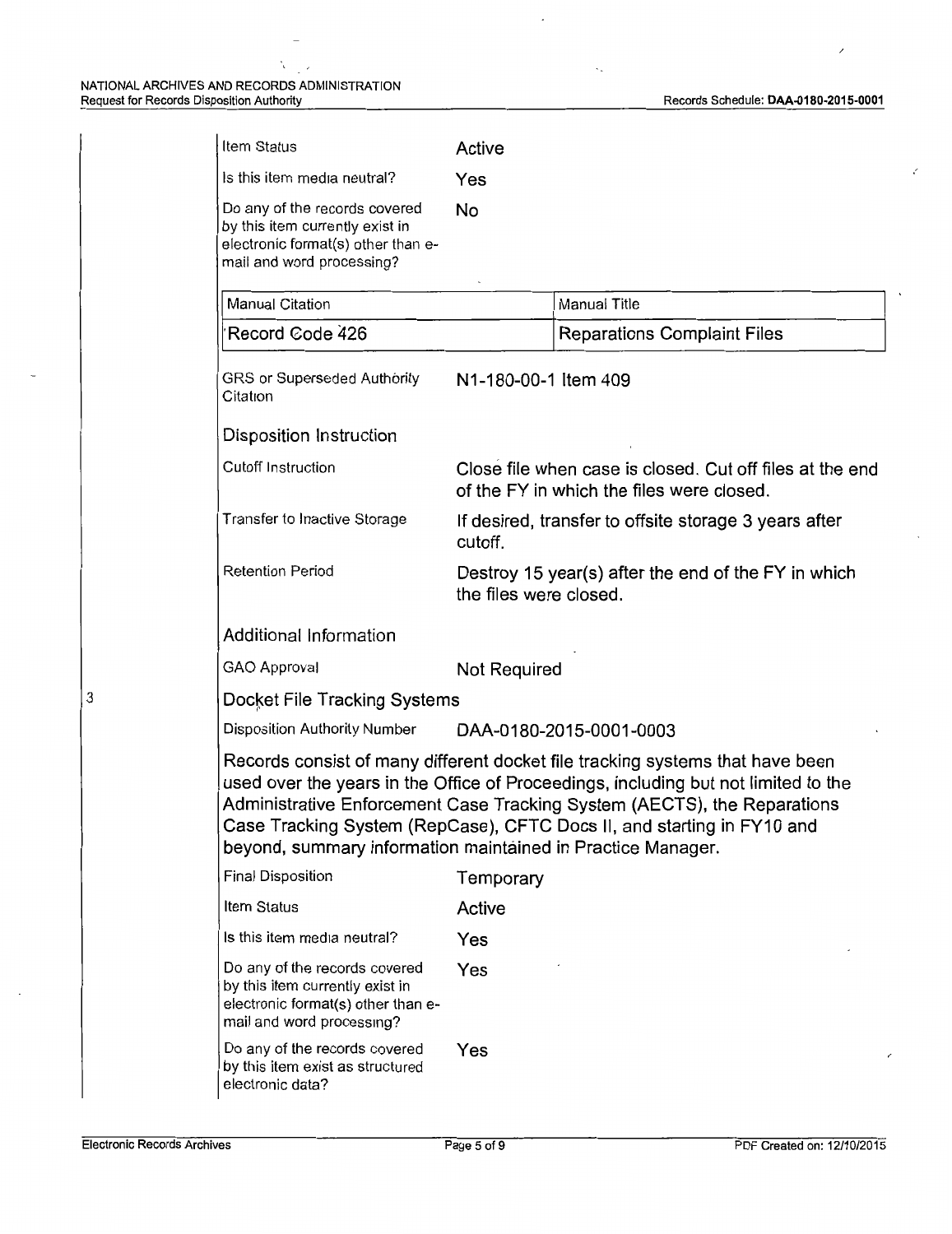#### NATIONAL ARCHIVES AND RECORDS ADMINISTRATION Request for Records Disposition Authority Records Schedule. DAA-0180-2015-0001 Records Schedule. DAA-0180-2015-0001

4

 $\dot{r}$ 

|                                                                                                                                     |                                                                                                            | Manual Title                                                                                                                                                                                                                                                                                                                          |  |
|-------------------------------------------------------------------------------------------------------------------------------------|------------------------------------------------------------------------------------------------------------|---------------------------------------------------------------------------------------------------------------------------------------------------------------------------------------------------------------------------------------------------------------------------------------------------------------------------------------|--|
| Record Code 427                                                                                                                     |                                                                                                            | Docket File Tracking Systems                                                                                                                                                                                                                                                                                                          |  |
| Disposition Instruction                                                                                                             |                                                                                                            |                                                                                                                                                                                                                                                                                                                                       |  |
| <b>Retention Period</b><br>Destroy when no longer needed for business.                                                              |                                                                                                            |                                                                                                                                                                                                                                                                                                                                       |  |
| Additional Information                                                                                                              |                                                                                                            |                                                                                                                                                                                                                                                                                                                                       |  |
| GAO Approval<br>Not Required                                                                                                        |                                                                                                            |                                                                                                                                                                                                                                                                                                                                       |  |
| Administrative Wage Garnishment Case Files                                                                                          |                                                                                                            |                                                                                                                                                                                                                                                                                                                                       |  |
| Disposition Authority Number                                                                                                        | DAA-0180-2015-0001-0004                                                                                    |                                                                                                                                                                                                                                                                                                                                       |  |
| rulings; and decisions.                                                                                                             |                                                                                                            | the Commission's right to collect a delinquent debt through administrative wage<br>garnishment. Records may include but are not limited to: hearing requests; court<br>documents and letters; requests for Extensions of Time; copies of cancelled<br>checks and receipts, transcripts of the hearing; procedural orders, notices and |  |
| Final Disposition                                                                                                                   | Temporary                                                                                                  |                                                                                                                                                                                                                                                                                                                                       |  |
| Item Status                                                                                                                         | Active                                                                                                     |                                                                                                                                                                                                                                                                                                                                       |  |
| Is this item media neutral?                                                                                                         | Yes                                                                                                        |                                                                                                                                                                                                                                                                                                                                       |  |
| Do any of the records covered<br>by this item currently exist in<br>electronic format(s) other than e-<br>mail and word processing? | <b>No</b>                                                                                                  |                                                                                                                                                                                                                                                                                                                                       |  |
| Manual Citation                                                                                                                     |                                                                                                            | Manual Title                                                                                                                                                                                                                                                                                                                          |  |
| Record Code 428                                                                                                                     |                                                                                                            | Administrative Wage Garnishment Case<br>Files                                                                                                                                                                                                                                                                                         |  |
| <b>Disposition Instruction</b>                                                                                                      |                                                                                                            |                                                                                                                                                                                                                                                                                                                                       |  |
| Cutoff Instruction                                                                                                                  | Close docket file when case is closed. Cut off at the<br>end of the FY in which the docket file is closed. |                                                                                                                                                                                                                                                                                                                                       |  |
| Transfer to Inactive Storage                                                                                                        | If desired, transfer to offsite storage 3 years after<br>cutoff.                                           |                                                                                                                                                                                                                                                                                                                                       |  |
|                                                                                                                                     | Destroy 15 year(s) after the end of the FY in which<br>the docket file is closed.                          |                                                                                                                                                                                                                                                                                                                                       |  |
|                                                                                                                                     |                                                                                                            |                                                                                                                                                                                                                                                                                                                                       |  |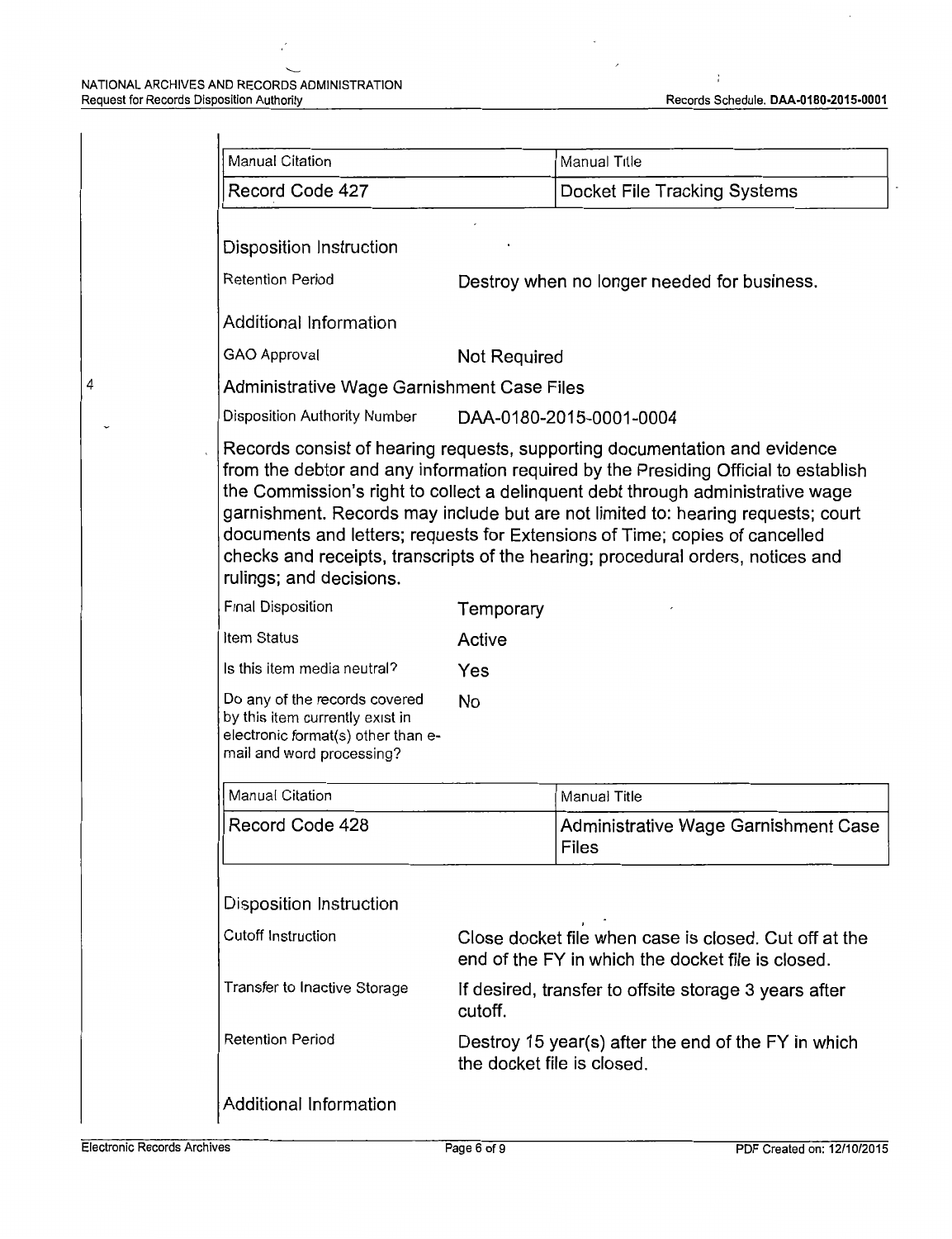5

 $\bar{.}$ 

| <b>GAO Approval</b>                                                                                                                 | Not Required                                                             |                                         |  |
|-------------------------------------------------------------------------------------------------------------------------------------|--------------------------------------------------------------------------|-----------------------------------------|--|
| <b>Presiding Official Working Files</b>                                                                                             |                                                                          |                                         |  |
| Disposition Authority Number                                                                                                        | DAA-0180-2015-0001-0005                                                  |                                         |  |
| Records and other information generated while cases are pending before Presiding<br>Officials not included in the docket files.     |                                                                          |                                         |  |
| Final Disposition                                                                                                                   | Temporary                                                                |                                         |  |
| Item Status                                                                                                                         | Active                                                                   |                                         |  |
| Is this item media neutral?                                                                                                         | Yes                                                                      |                                         |  |
| Do any of the records covered<br>by this item currently exist in<br>electronic format(s) other than e-<br>mail and word processing? | <b>No</b>                                                                |                                         |  |
| Manual Citation                                                                                                                     |                                                                          | <b>Manual Title</b>                     |  |
| Record Code 429                                                                                                                     |                                                                          | <b>Presiding Official Working Files</b> |  |
| Disposition Instruction                                                                                                             |                                                                          |                                         |  |
| Cutoff Instruction                                                                                                                  | Cut off file upon issuance of Presiding Official's final<br>disposition. |                                         |  |
| <b>Retention Period</b>                                                                                                             | Destroy when no longer needed for the case or<br>reference.              |                                         |  |
| <b>Additional Information</b>                                                                                                       |                                                                          |                                         |  |
| GAO Approval                                                                                                                        | Not Required                                                             |                                         |  |

/'" ..... ,, ' \ *\.\_\_j*